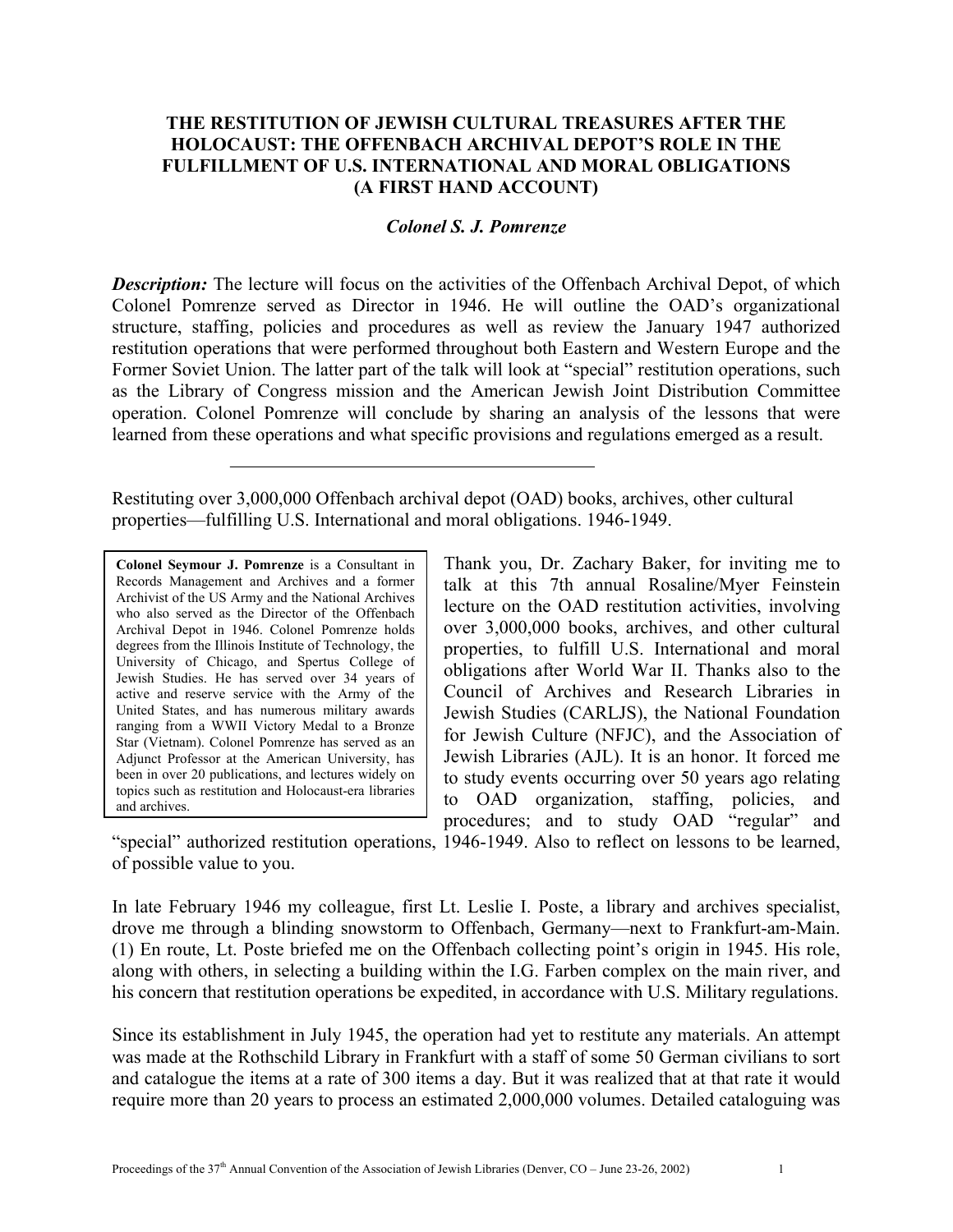discontinued, at Poste's recommendation and it was proposed that the holdings at the Rothschild Library from Hungen, Hirzenhain, Bavaria, and other repositories be relocated to the Offenbach collecting point, and operations at Rothschild cease. Lt. Poste also reviewed the operations of the Hitler Einsatzstab Reichsleiter Rosenberg (ERR) and its educational branch, the Institut Zur Erforschung Der Judenrange (Institute to Research the Jewish Question). The ERR, backed by German military forces, had traced Jewish, Masonic, socialist, and other anti-Nazi cultural objects throughout Germany and Nazi-occupied Europe and had deposited them in many places. The err targets ranged from occupied Ukraine to the French-Spanish border, and from Greece to the British Isle of Man. The ERR even raided places in Italy, an Axis power. After Kristallnacht, in 1938, the ERR collected items to save and use them for Nazism and against Jews and Judaism. Additionally, Lt. Poste described U.S. Combat and occupation operations to protect and restitute the looted collections. He and other personnel felt the collections should be moved to a single, large, secure facility. The I. G. Farben building at Offenbach was their choice.

My first impressions of the Offenbach collecting point in February 1946 were overwhelming and amazing at once. As I stood before a seemingly endless sea of crates and books, I thought what a horrible mess! What could I do with all these materials? How could I carry out my assignment successfully? Beyond the mess, however, was an even larger mission. Indeed, the only action possible was to return the items to their owners, as quickly as possible.

The Offenbach collecting point was housed in a well-guarded five-story concrete building suitable for use as a warehouse, following repairs. Inside, however there were only six Germans, headed by an American civilian with displaced person status, many crates, packages, stacks, and loose piles covered several floors. Clearly, the operation was running very, very slowly. My mission was to revive this somewhat dormant organization in order to accomplish the mission successfully. Hence I launched the following actions:

The Offenbach archival depot was officially established on March 2, 1946 under an order issued by the director of the office of military government for greater Hesse (OMGG). The OAD succeeded the Offenbach collecting point; 6 employees and some 1.5 million or more items assembled at the 5 story building for sorting and restitution. Later, receipts from Bavaria, Wuerttemberg-baden, Hesse, U.S. Berlin, and U.S. Bremen increased the total handled by the OAD to 3,205,041 items (as of November 20, 1948).

The OAD directive essentially provided that the director —

- 1. Establish and maintain liaison with allied and other officially designated *restitution officers*. Assigned or attached to U.S. Forces European theater (USFET). During 1946-49, over 50 restitution officers came to OAD.
- 2. Assist them in the restitution of books, archives, and other cultural properties clearly identifiable as to *country of origin*.
- 3. Make recommendations regarding unidentifiable materials as to country of origin
- 4. Procure personnel and direct their activities.
- 5. Provide logistical support for the OAD; security, supply, transportation, maintenance, storage, warehousing, boxing, sorting, and shipping
- 6. Prepare military correspondence for the director, (OMGGH). (2)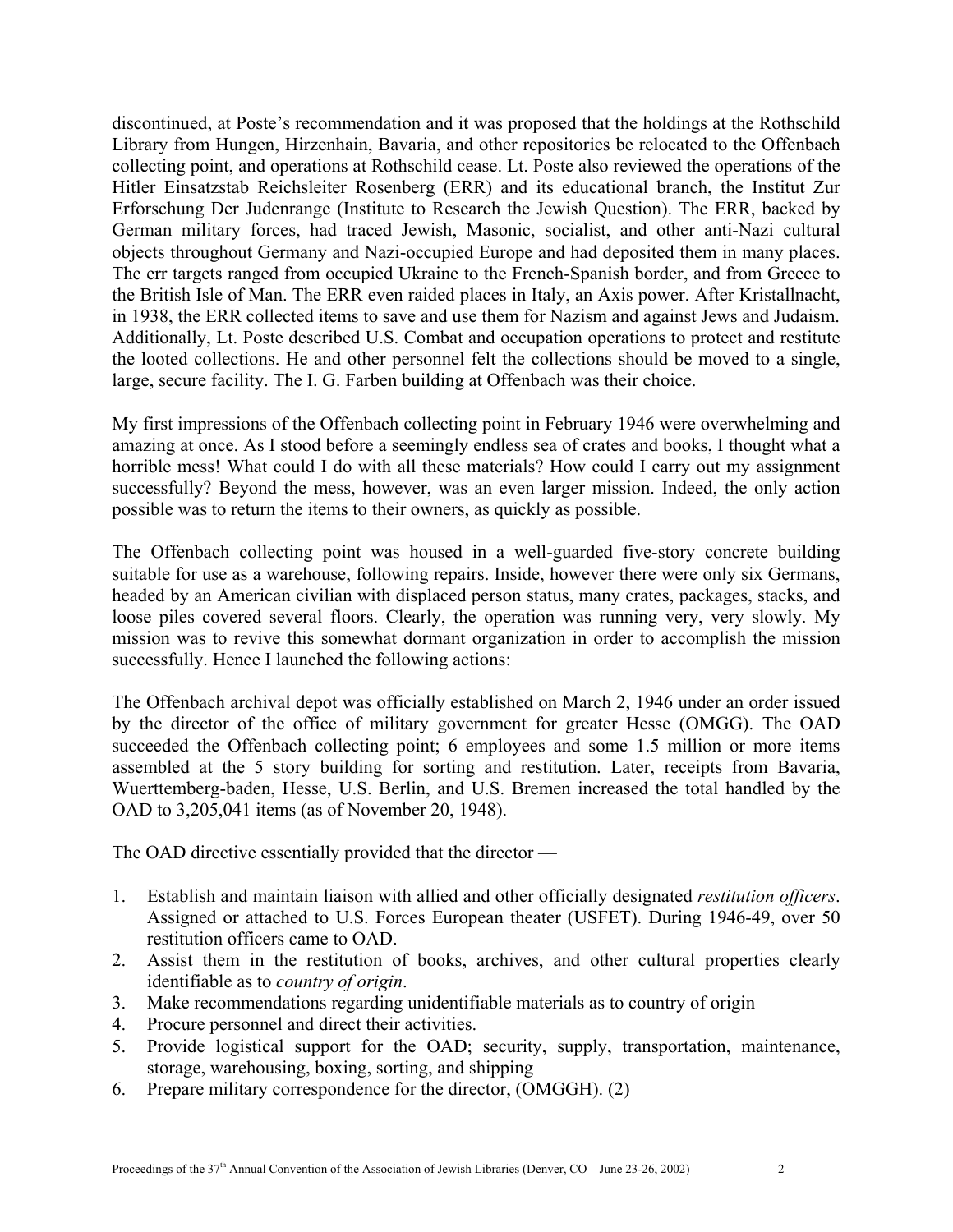In March 1946 German personnel was obtained from the local Arbeitsamt (personnel office), increasing the staff to 12 by March 1st; 51 by March 7th; 97 by March 14th; 167 by March 28th. A slight increase took place in April 1946 to 176. Decreases occurred in June 1946 to 143; august, 121; October 65; December 46; January 1947-March 1948, 43-40; April 1948, 33; and December 1948, 19. (3)

The rise and fall of the size of the staff reflected the workload; also, the desire of the military and German authorities to reduce personnel expenditures.

In March 1946, OAD was organized into 3 branches**—**reflecting OAD functional activities:

- 1. Administrative branch-personnel, security, supply, transportation, maintenance sections.
- 2. Operational branch-storage, warehousing, care, preservation, sorting, boxing, crating, and shipping sections.
- 3. Liaison and ranch—country sections.
- U.S. Personnel assigned to direct the OAD during 1946-1949 were: Captain S. J. Pomrenze, March – May 1946 Captain Isaac Bencowitz, May-November 1946 Mr. Theodore Heinrich, November 1946 – January 1947 Mr. Joseph Horne, 1947-1948, and Mr. James Kimball, February – April 1949. (5)

During May-August 1946 Corporal Reuben Sami was assigned to the director to handle supply procurement and other administrative matters. Additionally, volunteers were valuable individuals—Jewish chaplains, like Rabbi Isaiah Rackowsky of Usfet, Rabbi Maurice Liber of France, Dr. Gershom Schulem of Jerusalem, Lucy Dawidowicz of YIVO, and others—who supported the OAD with their expertise in identifying Hebrew and Yiddish materials, in sorting the files and, generally, making it possible to restitute the items. (6) Also, many of the over 250 visitors aided the depot staff.

Good working conditions were essential. Heat, light, clean floors, repaired windows, and heavyduty shelves were provided. (7) U.S. sources were requisitioned and supplied enough coal and gasoline until the winter of 1947. Then coal shortages occurred during the winters of 1947 and 1948. They were partly solved by the Naphtoli-Chemie management of the building. About 30 German employees were initially assigned to building maintenance. They did an excellent job of ensuring a pleasant environment in the depot.

The I.G. Complex, taken over by the Naphtoli-Chemie, had security staff on site, as did the OAD. Security checks were made frequently, and, later identification cards were issued to all entering the OAD. Internal telephones were activated on each floor of the building through an OAD switchboard. The identification of crates, stacks, packages, and piles bearing some indication of country of origin were checked beginning in March 1946.

Instructions for sorting the materials were divided in to 4 phases: (8)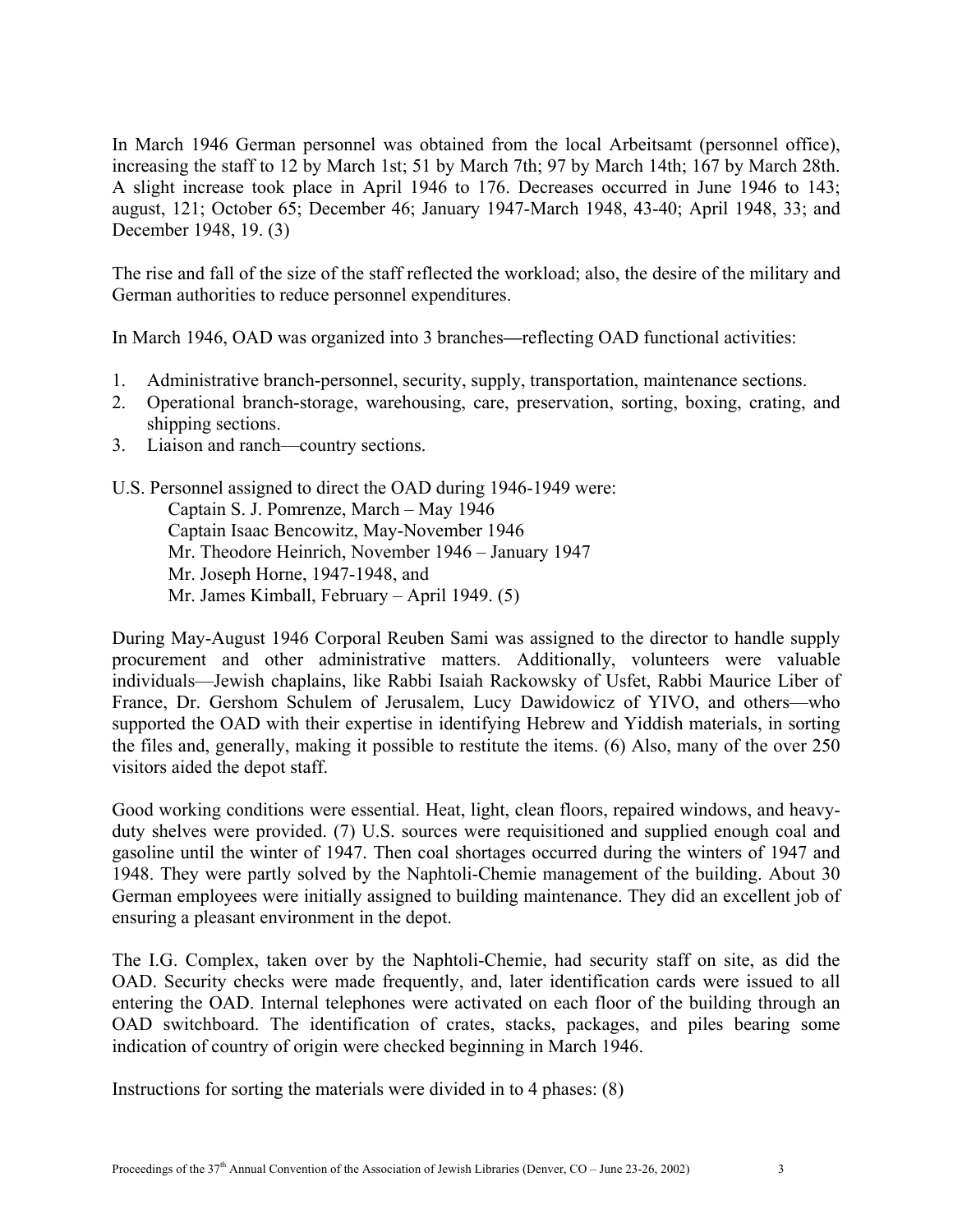- I. Test closed crates packages. Do the items belong to a named country/institution?
- II. Divide the materials in to identifiable/unidentifiable groups
- III. Sort by country, if possible.
- IV. Sort semi-identifiable by stamp, marking, and language.

Captain Bencowitz improved subsequently the March 1946 sorting plan by photographing the stamps, markings, etc, indexing them by country, assigning each sorters specific stamps/markings; having each sorter become familiar with assigned stamps; markings; numbering them; etc, thus personnel unfamiliar with Hebrew, Slavic, or of over 30 languages were able to identify huge portions of the unidentifiable piles, this Bencowitz system was remarkably suitable for our operations.

The Netherlands restitution officer, Major Jonkherr Dirk Petrus Marcus Graswinckel, an unusual personality had begun his work in 1945 at Offenbach. By March 8, 1946 he had 371 crates ready for restitution to the Netherlands by barge, up the Rhine River. The barge, Mary Rotterdam left OAD on March 12, 1946 Graswinckel left for Holland on march 10, 1946, to ensure proper unloading and returned to the OAD on March 22, 1946. *This was the first restitution shipment from the OAD.* (9)

A second barge for the Netherlands, the *Buiten Verwachting*, was ready for restitution by June 11, 1946 with 533 crates. A third barge, *Allemania*—with 520 crates, left OAD for the Netherlands on July 4, 1946.

The 3 shipments to the Netherlands in 1946 included collections of: (10)

- 1. Jewish Portuguese Seminarium Amsterdam-109 crates
- 2. Bibliotheca Rosenthalirna Amsterdam U—194 crates
- 3. Societas Spinozana—18 crates
- 4. Free masons—25 crates
- 5. Jewish historical museum Amsterdam—10 crates
- 6. Other Netherlands organizations---26 crates

The French restitution team, headed by Lt. Colonel Jean Prinet of the Paris Bibliotheque Nationale, also began identifying and preparing their materials for restitution of five freight cars—730 crates were loaded in March 1946; with four additional freight cars in April 1946. Included in these nine freight cars were: (11)

- 1. Paris Bank Rothschild Freres—596 crates
- 2. Alliance Israelites
- 3. Ecole Biblioteheque
- 4. Bibliotheque de Chinon
- 5. French Free Masons
- 6. French synagogues
- 7. Lifschits Libraire Paris—80 crates
- 8. Other French organizations—57 crates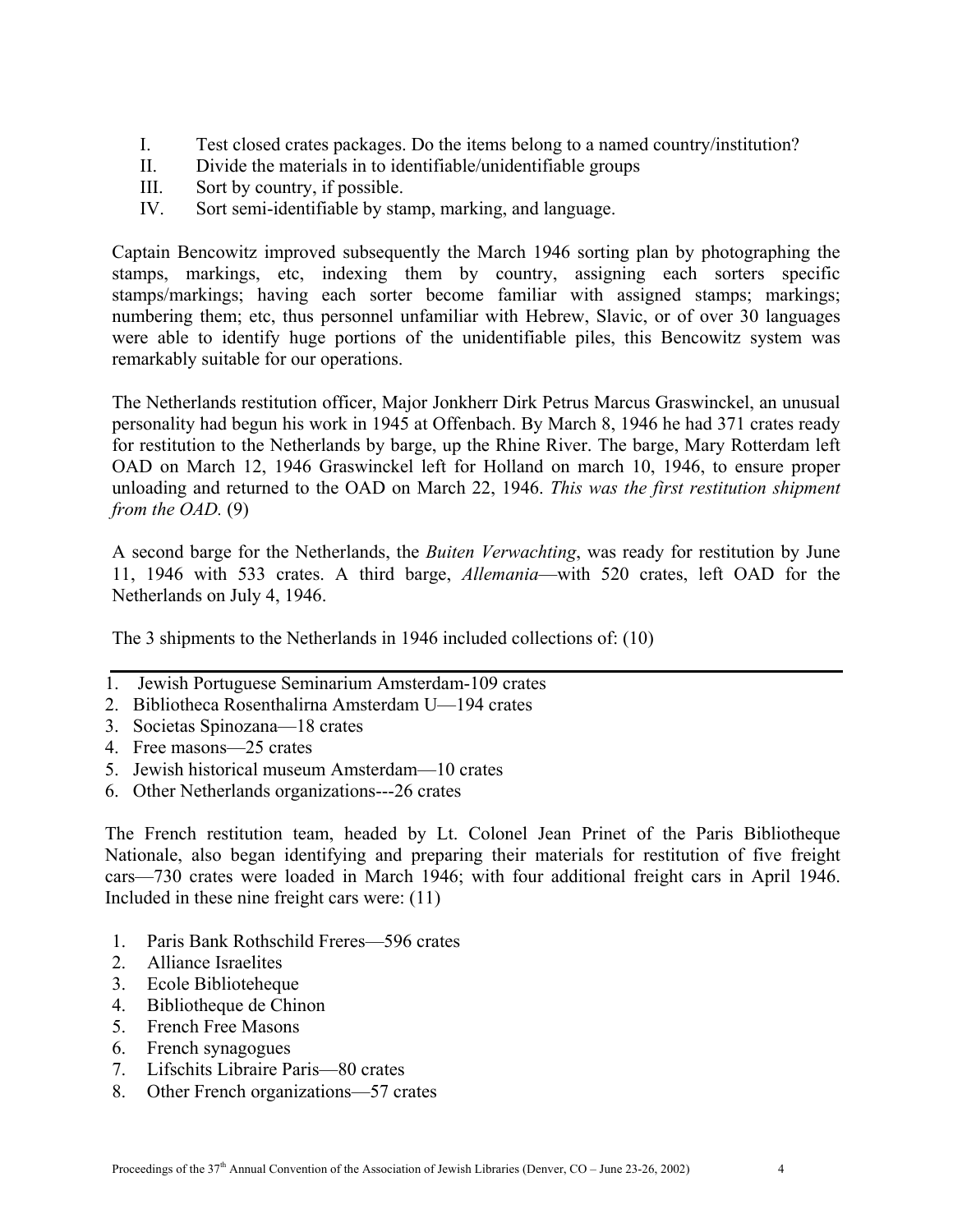Russian restitution officers came to the OAD in June 1946. Ltc N.R. Novik identified and receipted for 760 crates; arranged for transportation to Russia in July 1946; and four freight cars left shortly thereafter. (12) Italian restitution officers required seven freight cars in November 1946 to restitute collections of the Kunst Historischles Institut in Florence, the Collegio Rabbinico de Firenze, the Deutsche Historisches Institut in Rome, and other Italian organizations. (13)

A somewhat irregular restitution effort took place in April 1946, involving the Preussische Staats Bibliothek of Berlin. (14) This huge collection had been moved west to Frankfurt an-main during World War II and was in OAD by March 1946. On orders by General Lucius clay, the U.S. Military Governor, it was restituted to East Berlin in 23 freight cars on April 25, 1946. A military government officer was in charge of this 700,000 shipment.

To summarize the above largest restitution operations, as of October 1946:

| Country                                                                                | crates          | items    |
|----------------------------------------------------------------------------------------|-----------------|----------|
| 1. Netherlands                                                                         | 1,452           | 319,000  |
| 2. France                                                                              | 1,454           | 319,840  |
| 3. Germany                                                                             | 23 freight cars | 700,0000 |
| 4. Russia                                                                              | 1,055           | 232,000  |
| 5. Italy                                                                               | 1,021           | 234,520  |
| Lesser restitution operations took place in 1946 and as of October 1946 included: (15) |                 |          |
| 1. Belgium                                                                             | 14              | 2,420    |
| 2. Great Britain                                                                       | 17              | 3,740    |
| (Channel Islands)                                                                      |                 |          |
| 3. Czechoslovakia                                                                      | 56              | 6,522    |

Also during 1946 and 1947 restitution took place adding to the above shipments; and involving countries/crates:

Yugoslavia, 17l; Greece, 41; Poland, 60; Austria, 115; Norway, 2; Romania, 1; Switzerland, 2; and Turkey, 1 (as of august 1947). Unfortunately, these restitutions did not require the countries to return the materials to their owners.

"Special" restitution operations involved actions by governments and individuals not included as official restitution agencies and/or officials. These involved U.S. Intelligence elements, the Library of Congress Mission, the American Jewish Joint Distribution Committee, Yivo-Strashun, German institutions, and the Jewish Cultural Reconstruction Commission (JCR).

U.S. Intelligence agents, G-2, CIC and others were, of course, free to come and choose books, archives, and other cultural properties.

The Library of Congress became involved in reestablishing its presence in Europe in the summer of 1945. Through its Library of Congress Mission (LCM) it resumed its main purpose there,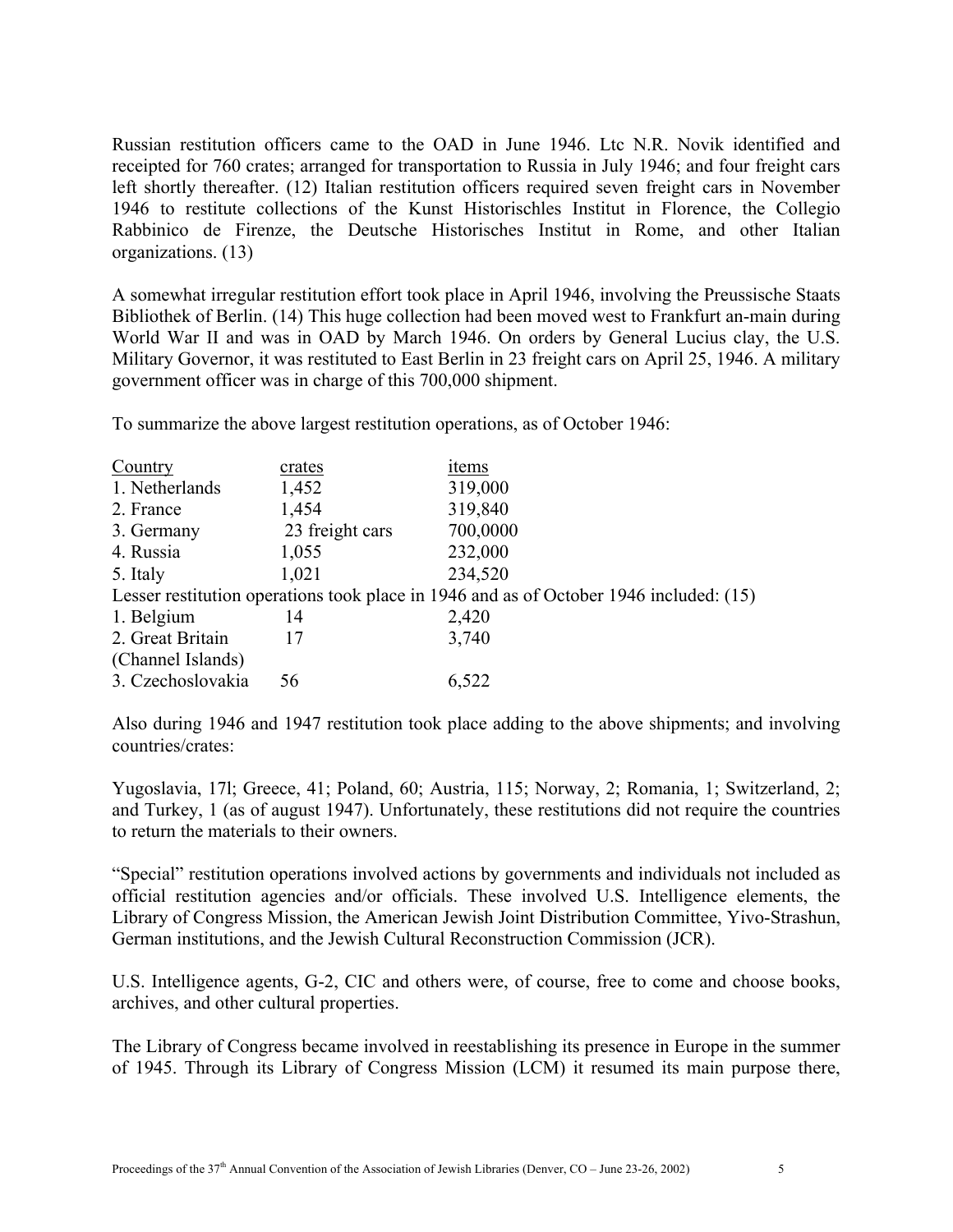namely, the purchase of books and newspapers for its collections and for distribution to other American libraries.

As for looted materials, Dr. Luther H. Evans, the Librarian of Congress, issued instructions for LCM participation in its handling but was determined to stay outside the restitution operations. In this regard, Dr. Evans wrote**—**as paraphrased by Dr. Robert Waitee, senior historian of the U.S. Justice department—the problem of loot was materially one of the most difficult problems we are called upon to face. The issue has been widely discussed by librarians in private conversations throughout the United States and it has been the subject of related discussions with members of the mission and with representatives of the war department.

The OAD transferred to the LCM 4,712 items on March 21, 1946, largely nazi-produced items; and over the next few years LCM received about 17,000 volumes. LCM did not take items eligible for restitution; it took only materials cleared by high omgus levels. (16)

The JDC initially, through its senior representative in Europe, Professor Koppel Pinson of Queens College, was interested in getting books from the OAD for the Jewish refugees in the displaced persons camps. JDC obtained an agreement from Omgus Berlin for a loan of 25,000 items. Some 1,400 were given on March 3, 1946, and additional quantities added. By the end of April 1946 the total reached 19, 127 items. Also, Professor Pinson was given two trucks to distribute the books to the camps in May 1946. Pinson worked tirelessly to carry out this mission.  $(17)$ 

Another important "special" restitution operation involved the valuable YIVO-Strashun-and associated Vilno collections at the OAD. Restitution of these materials presented a number of problems. Lithuania was the country of origin, but it was no longer an independent state—but a part of the USSR; also it was almost Juden-rein. Additionally, its top professional, Dr. Max Weinreich—with prophetic vision—had arranged for the transfer of the Vilno YIVO headquarters to NYC YIVO in 1939. So—who gets YIVO-Strashun. Dr. Weinreich worked continuously with us authorities on this matter. Also, he feared the collections would be thrown into the mass of unidentifiable--unrestitutable materials.

Dr. Weinreich found out that I was stationed at the OAD. He turned to my brother, Dr. Israel Chaim Pomerantz, a key member of YIVO-NY, and a Vice-President of the Manischewitz Matzo Co. for help. I was recruited by Dr. Weinreich to get approval from four U.S. Agencies to restitute the YIVO archives to YIVO NY. During January to June 1947 I coordinated a plan which enabled me to go to the OAD; mid-June 1947, restitute *420 crates/79,204 items*; load them on a ship at Bremen, bound for NYC by July 1, 1947. (18)

German institutions began to send representatives to OAD. (19) in September 1946 a move to turn over some 7,482 volumes was initiated at OAD. Additional actions were taken with Abbot Bush of St. George's seminary in Frankfurt-am-Main to restitute all Catholic properties. The seminary under took the distribution in July 1947. Similar actions were taken in the same period with respect to German Masonic materials. They were turned over to the great national mother lode—some 49,853 items—for distribution to free Masonic organizations. With regard to very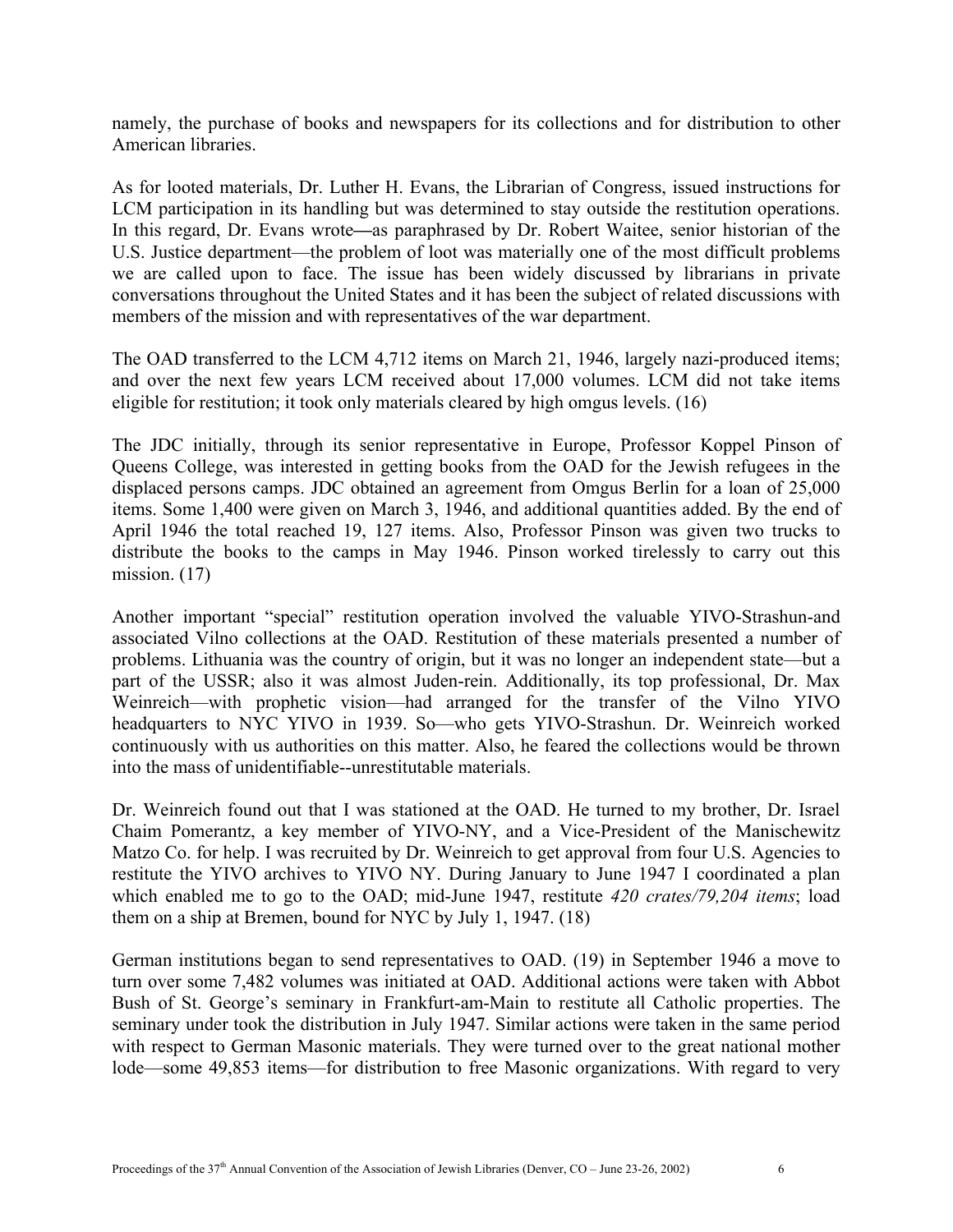small German collections, (20) it was difficult to find organizations and or individuals who would sign for them and see that they were returned over to proper owners.

An especially difficult task was presented to OAD by hundreds of thousand of items with no country and/or institutional ownership. The Jewish cultural restitution organization and other organizations and individuals became concerned with this problem during and after World War II. The main worry was how to handle the items in the interest of perpetuating Jewish culture. For cultural purposes the material was divided in these major categories:

Jewish books, archives, and other documents in various languages

- I. Torah scrolls and other synagogue/church vestments, altar covers, prayer shawls, etc.
- II. Jewish ritual objects of precious metals; and including precious stones
- III. Jewish paintings and furnishings
- IV. Such other Jewish cultural properties as the JCR and the military government agree to transfer to the custody of various institutions.

In an excellent paper, to be published in *Libraries and Culture*, summer 2002, (21) Dr. Waite summarizes a number of plans proposed for the disposition of the oad unidentifiable items:

- I. Dr. Theodore Gaster of the Library of Congress**—**-designate the Library of Congress as the trustee, with JCR working closely in the distribution of the items
- II. Paul Vanderbilt of OMGUS, MFAA--, JCR should play a central role and it should be the link with the library
- III. Luther Evans-- the disposition should be in the hands of the U.S. military authorities in Germany
- IV. Professor Jerome Michael of Columbia University Law School and the JCR-- the State Department should determine disposition; avoid giving items to former Nazi occupied countries—remove unidentified items from Europe to use and Israel. Set up board of advisors, designate a trustee. Library of Congress should classify/catalogue books.
- V. Copenhagen, Denmark—give items to the Jewish library in Copenhagen

On February 15, 1949, an agreement was reached to designate the JCR as the trustee, with some conditions. The JCR was to distribute to public and quasi-public religious, cultural, and educational institutions, *as JCR sees fit*—to perpetuate Jewish art and culture. The transfers began in the fall of 1949. By early 1950, about 2/3 of the books at the Wiesbaden collecting point (the successor to the OAD in April 1949) were shipped or ready for shipment. The procedure, laid out by Hannah Arendt, the JCR secretary was:

- 1. To make every effort to locate the owner
- 2. To type a list of the persons, reproduce it and distribute it to major Jewish organizations/institutions. Lists of persons and subjects were parts of monthly reports of the depot.
- 3. To give the list wide publicity
- 4. If items are not claimed, to give them to libraries/institutions with stipulation that, if item is claimed within two years, it is given to claimant, with proper identification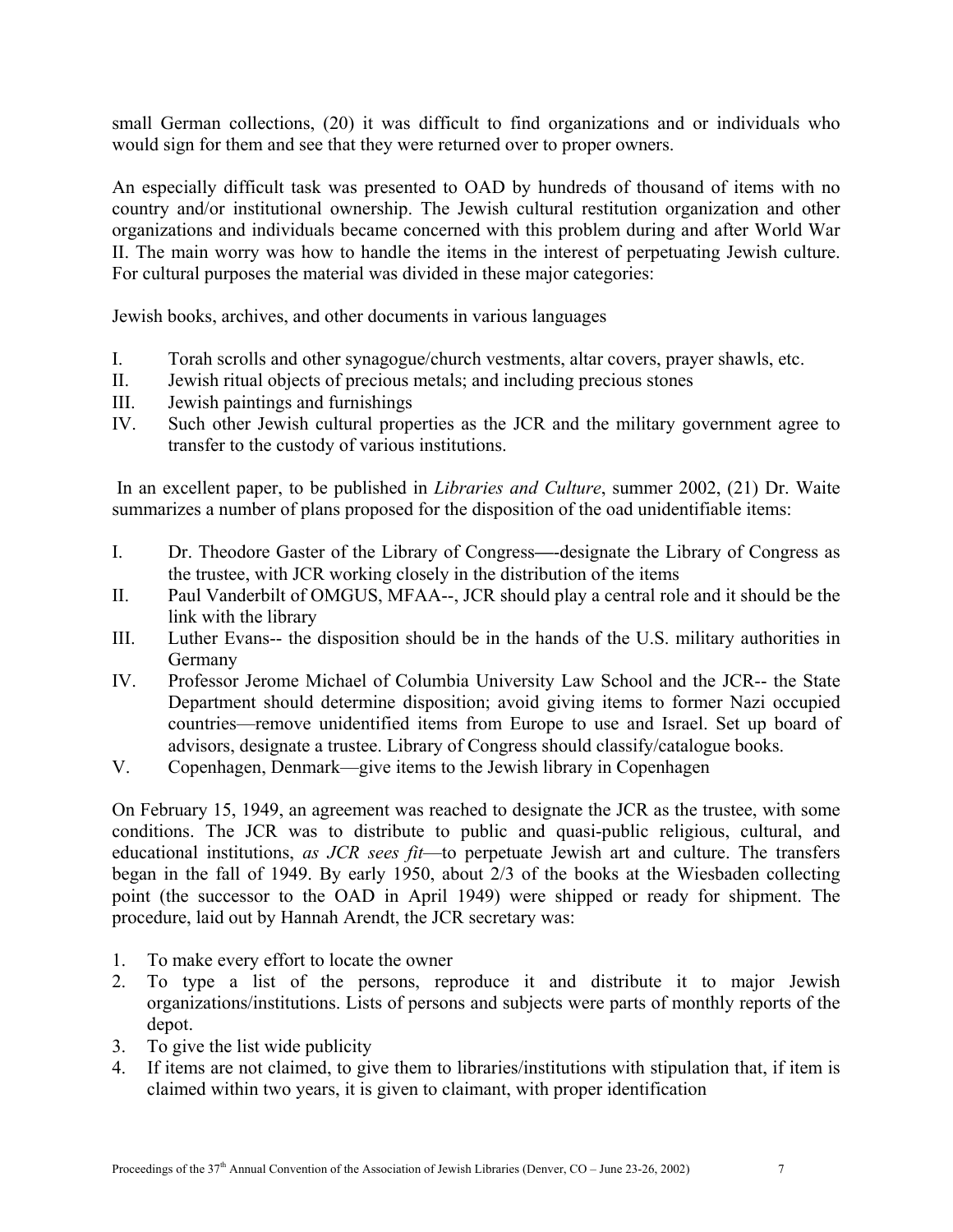The JCR distributed over 79,000 books between 7/1/49 and 11/30/50. By January 31, 1952, the JCR had turned over 150,000 items to 17 priority libraries and 31 other libraries. The attached charts list the receiving libraries/institutions, 1949-1952. (22) Dr. Waite concludes that this was a fair and thoughtful resolution—and I hope you all will agree that the OAD restitution activities involving over 3,000,000 books, archives, and other cultural properties fulfilled U.S. International obligations fairly and thoughtfully.

- 1. Leslie J. Poste, "Books Go Home from the Wars", *Library Journal*, 73: 1699-1704, December 1, 1948.
- 2. Offenbach Archival Depot, *Monthly Report*, March 1946, P.3 and Enclosure 1, P.8-9. The Monthly Reports, 1946-49, form the basis of this paper and are located at the U.S. National Archives, Boxes 259-262, Location 390-45-22-06. Hereinafter cited as UAD, Monthly Report (March 1946). See Greg Bradhser, *Holocaust-Era Assets*, National Archives and Records Administration, 1994, p.519, "Records of the Offenbach Archival Depot."
- 3. OAD, *Monthly Report*, March 1946, p.1. Also, *ibid*., April 1946, p.1; and
- 4. Subsequent *Monthly Reports*, June 1946-August 1947, p.1 of each report.
- 5. Staff figures for November 1947 and months in 1948 form a part of the
- 6. Wieshaden monthly consolidated field reports.
- 7. OAD, *Monthly Report*, March 1946, p.10, Enclosure, Organization chart.
- 8. *Ibid*., March 1946, p.1 (Capt. Pomrenze); May 1946, p.1 (Captain Bencowitz); November 1946, p.1 (Theinnich); January 1947, p.1 (Joseph Horne) of the OAD, in Leslie Poste, The development of U.S. Protection of Libraries and Archives in Europe during World War II, Ph.D. dissertation, University of Chicago, 1958, and Chapter 10, Restitution: The Offenbach Archival Depot, typescript, p.296, U.S. Army, Civil Affairs School, Ft. Gordon, GA.
- 9. OAD, Monthly Report, March 1946, p.3 (Rachowky); June 1946, p.2 (Liber); July 1946, p.3 (Scholem); February 1947, p.2 (Schidkret-Pawidowicz). "Visitors" are listed in the OAD *Monthly Reports,* March 1946-August 1947.
- 10. The Monthly Reports contain paragraphs relating to building security, repairs, maintenance, heating, etc. As winter approached, requirements for heating supplies were emphasized in the *Monthly Reports*. See September 1946, p.1; February 1947, p.4-5, low coal subsistence.
- 11. OAD Monthly Report, March 1946, p.4. Also see *Ibid.* Enclosure 8, p.27, for a "Work Plan for Sorting." For Bencowitz sorting plan, see OAD *Monthly Report*, May 1946, p.5. Also Enclosure 3 to May 1946 report, p.13, "Work Plan for Sorting."
- 12. OAD Monthly Report, March 1946, p.4 (*Mary Rotterdam*); April 1946, p.36, (*Ruiten Verwachting);* July 1946, p.4 (*Allemania*). See also S.J. Pomrenze, "Offenbach Reminiscences and the Restitutions to the Netherlands", *The Return of Looted Collections (1946-1996): An Unfinished Chapter*, Amsterdam, 1997, p.10-18. For a summary of Graswinckel and contributions to the OAD, see Pomrenze, *op. cit.,* p.15-16.
- 13. OAD Monthly Report, March 1946, p.6-7.
- 14. *Ibid*., p.7; April 1946, p.3.
- 15. *Ibid*., June 1946, p.5.